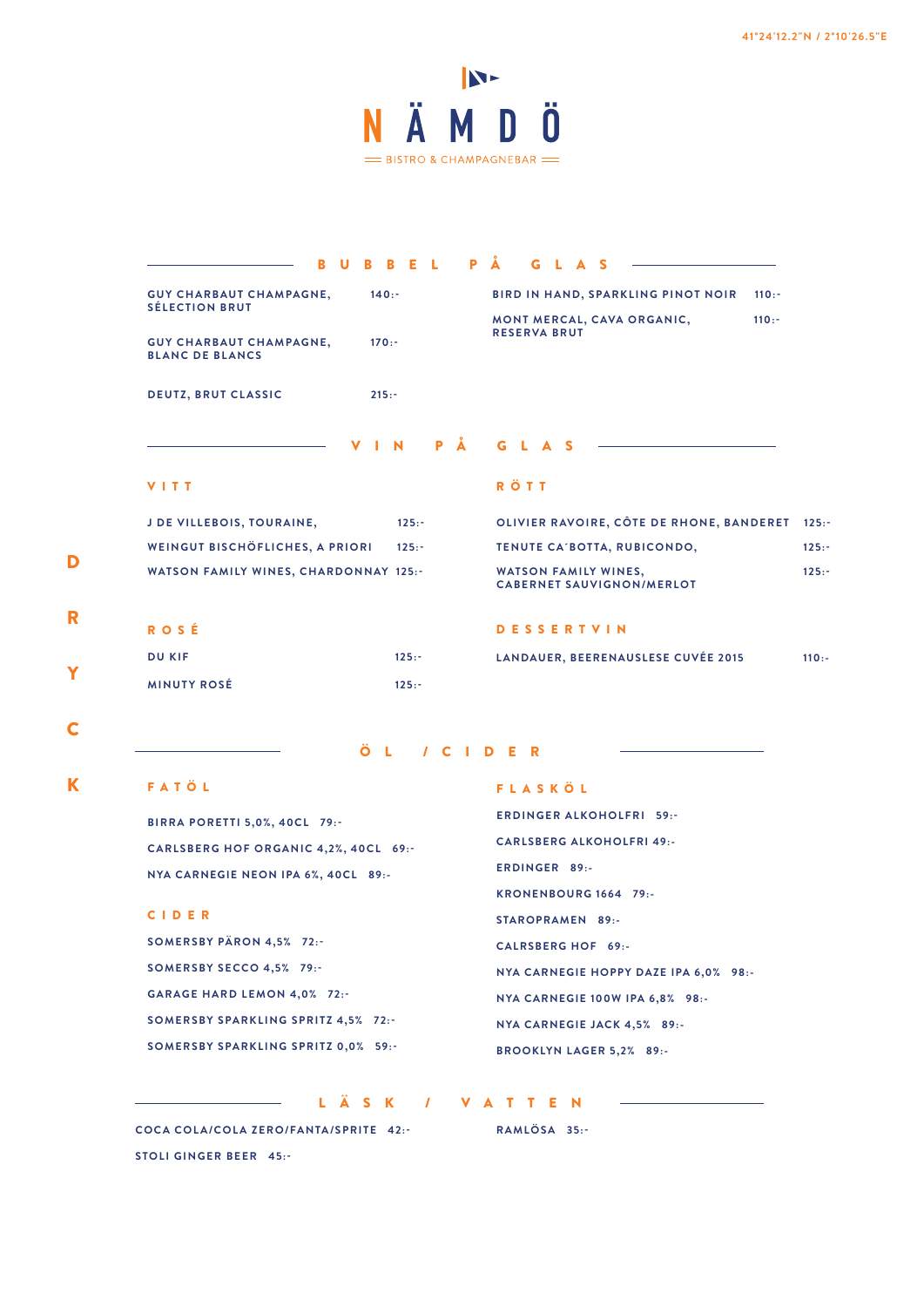

- CHAMPAGNE C A V A & M O U S S E R A N D E **GUY CHARBAUT CHAMPAGNE, SÉLECTION BRUT** HALVFLASKA 495:-HELFLASKA 795:- MAGNUM 1575:- 3,0L 3000:- **DEUTZ, BRUT CLASSIC** HELFLASKA 1300:- MAGNUM 2000:-<br>3,0L 4000:- $4000:$ 6,0L 7000:- **BOLLINGER, SPECIAL CUVÉE 1600:- PERRIER-JOUËT, GRAND BRUT 1100:- GUY CHARBAUT CHAMPAGNE, BLANC DE BLANCS 995:- DEUTZ, BLANC DE BLANCS 2017 1850:- GUY CHARBAUT CHAMPAGNE, CUVÉE DE RÉSERVE 995:- GUY CHARBAUT CHAMPAGNE, MEMORY, BLANC DE BLANCS** HELFLASKA 1400:- 2006 MAGNUM 2400:- 2005 **BOLLINGER, LA GRANDE ANNÉE 2012 1400:- AMOUR DE DEUTZ 2011 2800:- DOM PÉRIGNON 2012 2700:- KRUG, GRANDE CUVÉE 2700:- LOUIS ROEDERER, CRISTAL 2013 4500:- PERRIER-JOUËT, BELLE EPOQUE 2013 3100:- PERRIER-JOUËT, BELLE EPOQUE ROSÉ 2006 3700:- POL ROGER, SIR WINSTON CHURCHILL 2012 3300:- ROVELLATS, PREMIER BRUT NATURE CAVA 475:- MONT MERCAL, CAVA ORGANIC, RESERVA BRUT 2019 495:- HARROW & HOPE, ROSÉ 2015 995:- HARROW & HOPE, BLANC DE NOIRS 2015 1350:- NYETIMBER, CLASSIC CUVÉE 1400:- BIRD IN HAND, SPARKLING PINOT NOIR 2019 550:-** C H A M P A G N E & C A V A
	- **SUTTO, PROSECCO MAGNUM 795:-**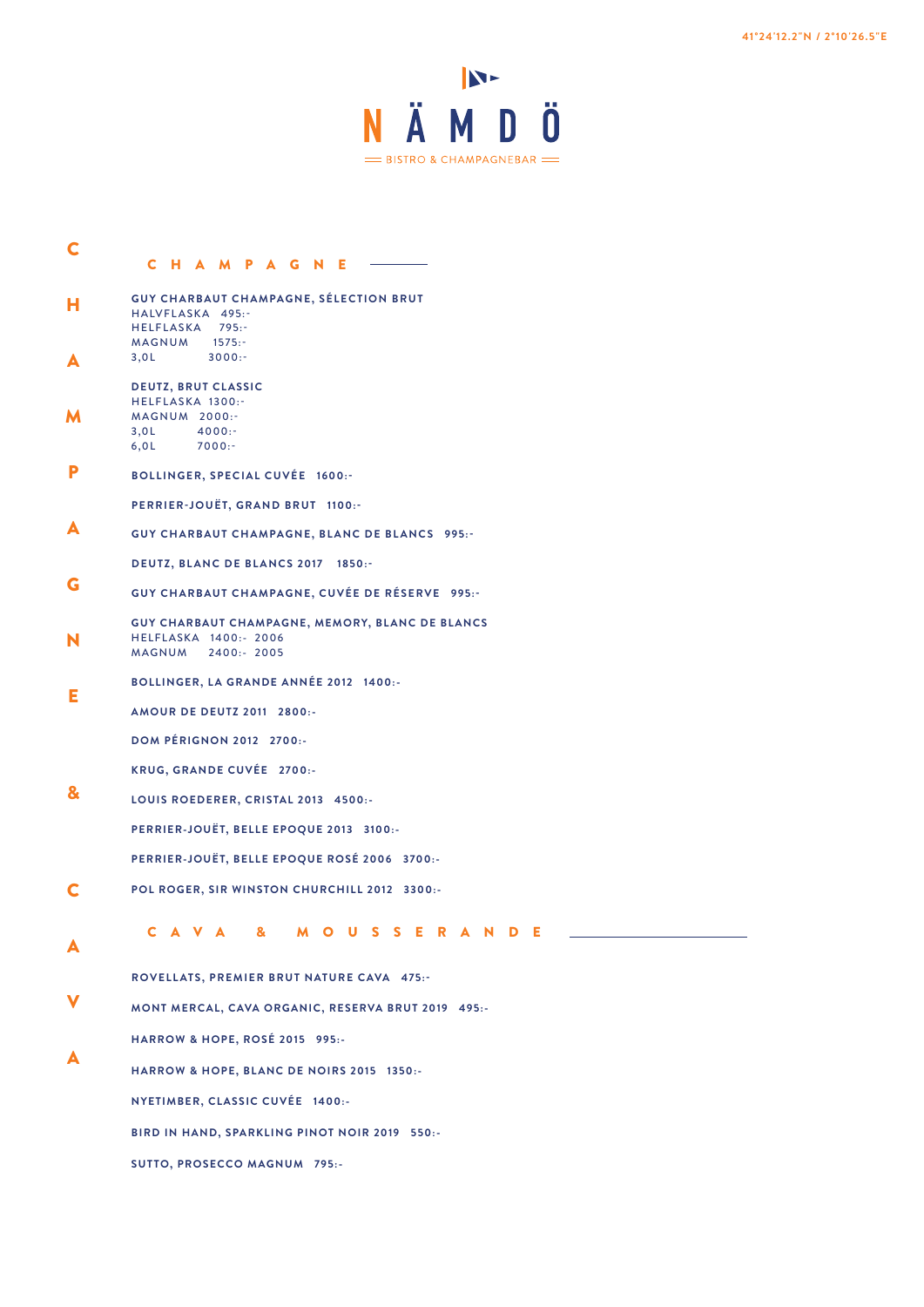

### VITT VIN

 $\overline{\mathbf{V}}$ FRANKRIKE

| DOMAINE ZIND-HUMBRECHT, RIESLING HEIMBOURG |  |
|--------------------------------------------|--|
| 2020, 945:                                 |  |

- **ALBERT PONNELLE DE LA CHÈVRE NOIRE 2020 845:- GUEGUEN CHABLIS 2020 845:-** I
- **CHABLIS, 1ER CRU, MONTMAINS LES VIEILLES VIGNES 2018 1150:-** T
- **HENRI DARNAT, MEURSAULT, 1ER CRU, CLOS RICHEMONT, MONOPOLE 2017 1500:-** T

**BACHELET-RAMONET, CHASSAGNE MONTRACHET, 1ER CRU, LA ROMANÉE 2016 1700:-**

**JEAN-MARC BOILLOT, PULIGNY-MONTRACHET, 1ER CRU, TRUFFIÉRE 2016 2100:-**

**PIERRE BRISSET, PULIGNY-MONTRACHET, 1ER CRU, CHAMP GAINS 2016 2100:-** V

**CHATEAU D'YQUEM, Y D'YQUEM, 2019 2400:-**

**J DE VILLEBOIS, TOURAINE 2020 495:-**

**FRANCK MILLET, SANCERRE BLANC, VIEILLES VIGNES 2020 775:-**

**J DE VILLEBOIS, SANCERRE SILEX, CUVÉE TERROIR 2014 MAGNUM 1600:-**

**CHAPEAU MELON BLANC 2020 525:-**

**COMTE LELOUP DU CHATEAU DE CHASSELOIR, CUVÉE DES CEPS CENTENAIRES 2009 675:-** &

#### TYSKLAND

I

N

É

- R **SYBILLE KUNTZ, TROCKEN LIESER RIESLING 2020 745:-**
- O **DR BÜRKLIN-WOLF, WEISSBURGUNDER TROCKEN 2021 495:-**

**WEINGUT BISCHÖFLICHES, A PRIORI 2019 495:-**

S **WEINGUT BISCHÖFLICHES, BERG SCHLOSSBERG EHRENFELS RIESLING 2017 795:-**

> WEINGUT LEONHARD, ÖLBERG KABINETT **2021 645:-**

#### ÖSTERRIKE

**ALLRAM, GRÜNER VELTLINER STRASS 2020 595:-**

#### SPANIEN

**BODEGAS AIZPURUA, TXAKOLI 2020 495:- LAGAR DE COSTA, ALBARIÑO 2020 675:-**

#### ITALIEN

**PIO CESARE L´ALTRO 850:-**

**TAMELLINI, SOAVE CLASSICO 2019 520:-**

#### USA

**SCHUG, CARNEROS CHARDONNAY HALVFL ASKA 550:- 2016 HELFLASKA 975:- 2018**

**KUTCH, TROUT GULCH VINEYARD CHARDONNAY 2019 1400:-**

#### SYDAFRIKA

**POST HOUSE, STAMP OF CHENIN 2019 520:-**

**SHANNON, SÉMILLON 2016 725:-**

#### AUSTRALIEN

**WATSON FAMILY WINES, CHARDONNAY 2017, 495:-**

**BIRD IN HAND, NEST EGG CHARDONNAY 2018 1100:-**

#### NYA ZEELAND

**LITTLE BEAUTY, SAUVIGNON BLANC, SINGLE VINEYARD 2018 645:-**

**LITTLE BEAUTY BLACK EDITION, PINOT GRIS, SINGLE VINEYARD 2012 1050:-**

## ROSÉ

#### FRANKRIKE

**J DE VILLEBOIS, PINOT NOIR ROSÉ 2020 495:-**

**J DE VILLEBOIS, SANCERRE ROSÉ 2021 675:-**

**DU KIF 2020 495:-**

**MINUTY ROSÉ 2020 495:-**

**ULTIMATE PROVENCE 2020 775:-**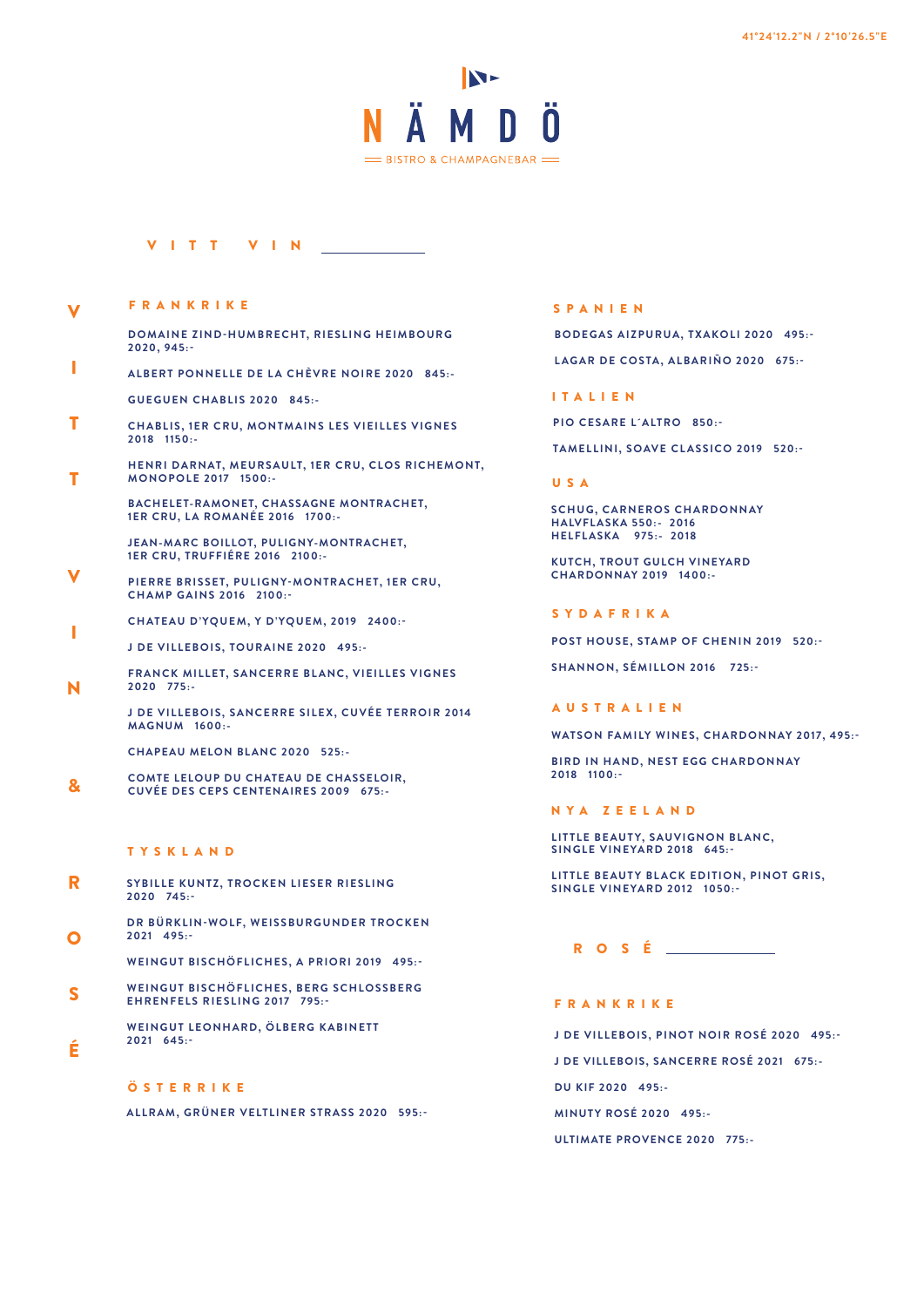

## RÖTT VIN

#### FRANKRIKE

**CHATEAU DU POUGELON, BEAUJOLAIS VILLAGE 2020 520:-**

**ALBERT PONNELLE, BOURGOGNE, PINOT NOIR LES TILLEULSROUGE 2020 845:-**

**PIERRE BRISSET, VOLNAY, 1ER CRU, CAILLERETS 2016 1800:-**

- **PAUL REITZ, POMMARD, VILLAGE, HOSPICE CUVÉE BILLARDET 1999 1950:-** R
- **PAUL REITZ, GEVREY-CHAMBERTAIN, 1ER CRU, COMBE AUX MOINS 2010 1650:-** Ö
- **PIERRE BRISSET, CHAMBOLLE MUSIGNY 2017 1800:-** T

**PIERRE BRISSET, ECHEZEAUX, GRAND CRU 2015 3200:-**

**CHÂTEAU LA GUILLAUMETTE 2018 895:-**

**OLIVIER RAVOIRE, CÔTE DE RHÔNE, BANDERET 2020 495:-**

- **OLIVIER RAVOIRE, CHATEUNEUF DU PAPE, CAPARACON 2018 1400:-** V
- SPANIEN I

T

**MAS D'EN BLEI, BLEI 2013 725:-**

**BODEGAS MARTINEZ L ACUESTA, GRAN RESERVA 2009 775:-** N

#### TYSKLAND

**WEINGUT BISCHÖFLICHES, ASSMANNSHAUSEN PINOT NOIR 2017 795:-**

USA

**SCHUG, CARNEROS PINOT NOIR 2017 HALVFL ASKA 550:- HELFL ASKA 975:-**

**SMOOKIN LOON, OLD VINE ZINFANDEL 525:-**

**BLACK STALLION, CABERNET SAUVIGNON 2018 925:-**

**ROBERT MONDAVI, CABERNET SAUVIGNON OAKVILLE 2018 1450:-**

**DAOU, CABERNET SAUVIGNON RESERVE 2016 MAGNUM 1950:-**

**DAOU, SOUL OF A LION 2016 2100:-**

**DAOU, PATRIMONY 2015 4200:-**

**MARIMAR ESTATE, PINOT NOIR 1400:-**

#### ITALIEN

**GRACI, ETNA ROSSO 2019 950:-**

**MUSSO, BARBERA D'ALBA 2019 575:-**

**G.D. VAJRA, BAROLO ALBE 2018 825:-**

**SOBRERO BAROLO, CIABOT TANASIO 2016 1350:-**

**CASCINA ADELAIDE, CANNUBI, BAROLO 2017 1450:-**

**MUSSO, RIO SORDO, BARBARESCO 2018 995:-**

**MUSSO, PORA, BARBARESCO 2013 MAGNUM 1795:-**

**NERVI, VIGNA MOLSINO GATTINARA HELFLASKA 1300:- 2013 MAGNUM 2000:- 2011**

**NERVI, VIGNA VALFERANA GATTINARA 2011 MAGNUM 1750:-**

**CARILLON, BRUNELLO DI MONTALCINO 2013 975:-**

**TOGATA DEI TOGATI, BRUNELLO DI MONTALCINO 2012 1500:-**

**CAROBBIO, LEONE, SUPER TUSCAN 2013 1500:-**

**CAROBBIO, PIETRAFORTE, SUPER TUSCAN 2013 1500:-**

**MARCHESI ANTINORI, TIGNANELLO 2018 1750:-**

**TENUTE CA´BOTTA, RUBICONDO 2020 495:-**

**FATTORI, COL DE BASTIA, AMARONE DELLA VALPOLICELLA 2018 995:-**

ARGENTINA

**KAIKEN ESTATE MALBEC 2018 595:-**

SYDAFRIKA

**ANTHONIJ RUPERT, AR, CABERNET FRANC 2014 1375:- BEESLAAR, PINOTAGE 2018 1400:-**

#### AUSTRALIEN

**BIRD IN HAND, NEST EGG SHIRAZ 2014 1400:-**

**WATSON FAMILY WINES, CABERNET SAUVIGNON/ MERLOT 2015 495:-**

**WOODLANDS, MARGARET 2014 975:-**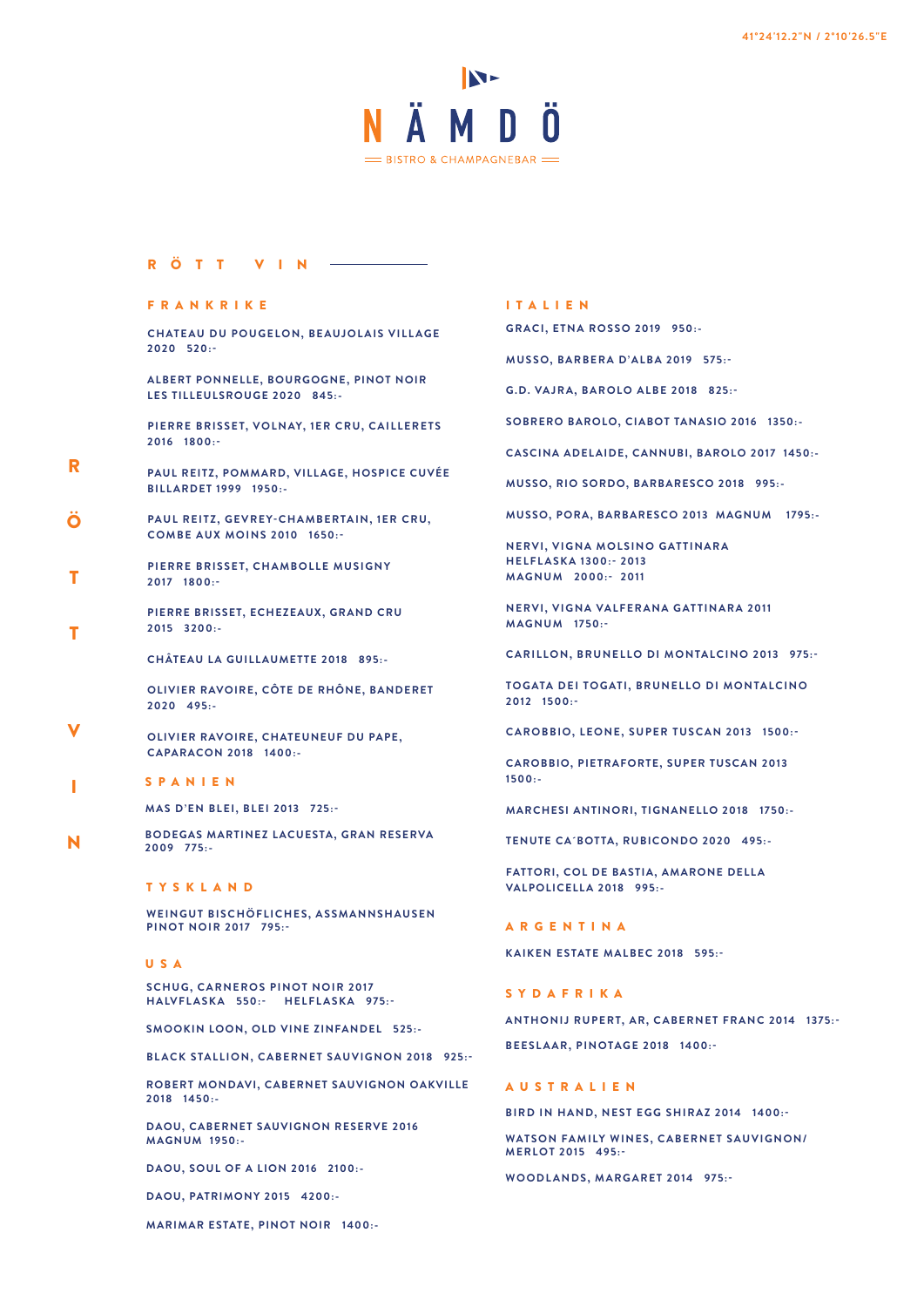

| D                                                             | ESSERTVIN                                                                                    |  |  |  |
|---------------------------------------------------------------|----------------------------------------------------------------------------------------------|--|--|--|
| PINEAU DE CHARENTES 10 YO 875:-                               | WEINGUT NORWIG, EISWEIN 2015, 37,5cl 975:-<br>LANDAUER, BEERENAUSLESE CUVÉE 2015, 50cl 625:- |  |  |  |
| MATTEO SORIA, MOSCATO D'ASTI 2021 475.-                       |                                                                                              |  |  |  |
| TENUTE FALEZZA, RECIOTO DELLA<br>VALPOLICELLA 2014 50cl 695:- |                                                                                              |  |  |  |
| A<br>PRIS/CL                                                  | - C<br>Е.                                                                                    |  |  |  |
| COGNAC                                                        | <b>BITTERS</b>                                                                               |  |  |  |
| MARTELL VS SD 32:-                                            | JÄGERMAISTER 30:-                                                                            |  |  |  |
| <b>BRAASTAD XO 40:-</b>                                       | <b>FERNET BRANCA 30:-</b>                                                                    |  |  |  |
|                                                               | <b>BRANCA MENTA 30:-</b>                                                                     |  |  |  |
| <b>CALVADOS</b>                                               | GAMMELDANSK 30:-                                                                             |  |  |  |
|                                                               | <b>FERNET GANCIA 32:-</b>                                                                    |  |  |  |
| <b>BOULARD CALVADOS GRANDE SOLAGE 32:-</b>                    | <b>AMARO MONTENEGRO 34:-</b>                                                                 |  |  |  |
| <b>BOULARD CALVADOS XO 40:-</b>                               |                                                                                              |  |  |  |
| <b>GRAPPA</b>                                                 | <b>GIN</b>                                                                                   |  |  |  |
| <b>CELLENI GRAPPA CRU 32:-</b>                                | BEEFEATER 30:-                                                                               |  |  |  |
| <b>NARDINI GRAPPA RISERVA 36:-</b>                            | HERNÖ GIN 32:-                                                                               |  |  |  |
| SAPRA DI POLI 36:-                                            | <b>HENDRICKS GIN 38:-</b>                                                                    |  |  |  |
|                                                               | <b>RAMSBURY GIN 42:-</b>                                                                     |  |  |  |
| SNAPS                                                         | SIPSMITH GIN 38:-                                                                            |  |  |  |
| SKÅNE AKVAVIT 30:-                                            | <b>SKAGERRAK GIN 38:-</b>                                                                    |  |  |  |
| BÄSKA DROPPAR 30:-                                            | STOCKHOLMS BRÄNNERI DRY GIN 30:-                                                             |  |  |  |
| OP. ANDERSSON 32:-                                            | PLYMOUTH GIN 32:-                                                                            |  |  |  |
| LYSHOLMS LINIE AQUAVIT 30:-                                   | TANQUERAY LONDON DRY GIN 32:-                                                                |  |  |  |
|                                                               | HERNÖ SLOE GIN 38:-                                                                          |  |  |  |
| <b>VODKA</b>                                                  | HERNÖ OLD TOM GIN 32:-<br><b>MONKEY 47 38:-</b>                                              |  |  |  |
| <b>GREY GOOSE VODKA 38:-</b>                                  |                                                                                              |  |  |  |
| <b>BELVEDERE VODKA 38:-</b>                                   |                                                                                              |  |  |  |
| ABSOLUT VODKA 30:-                                            |                                                                                              |  |  |  |